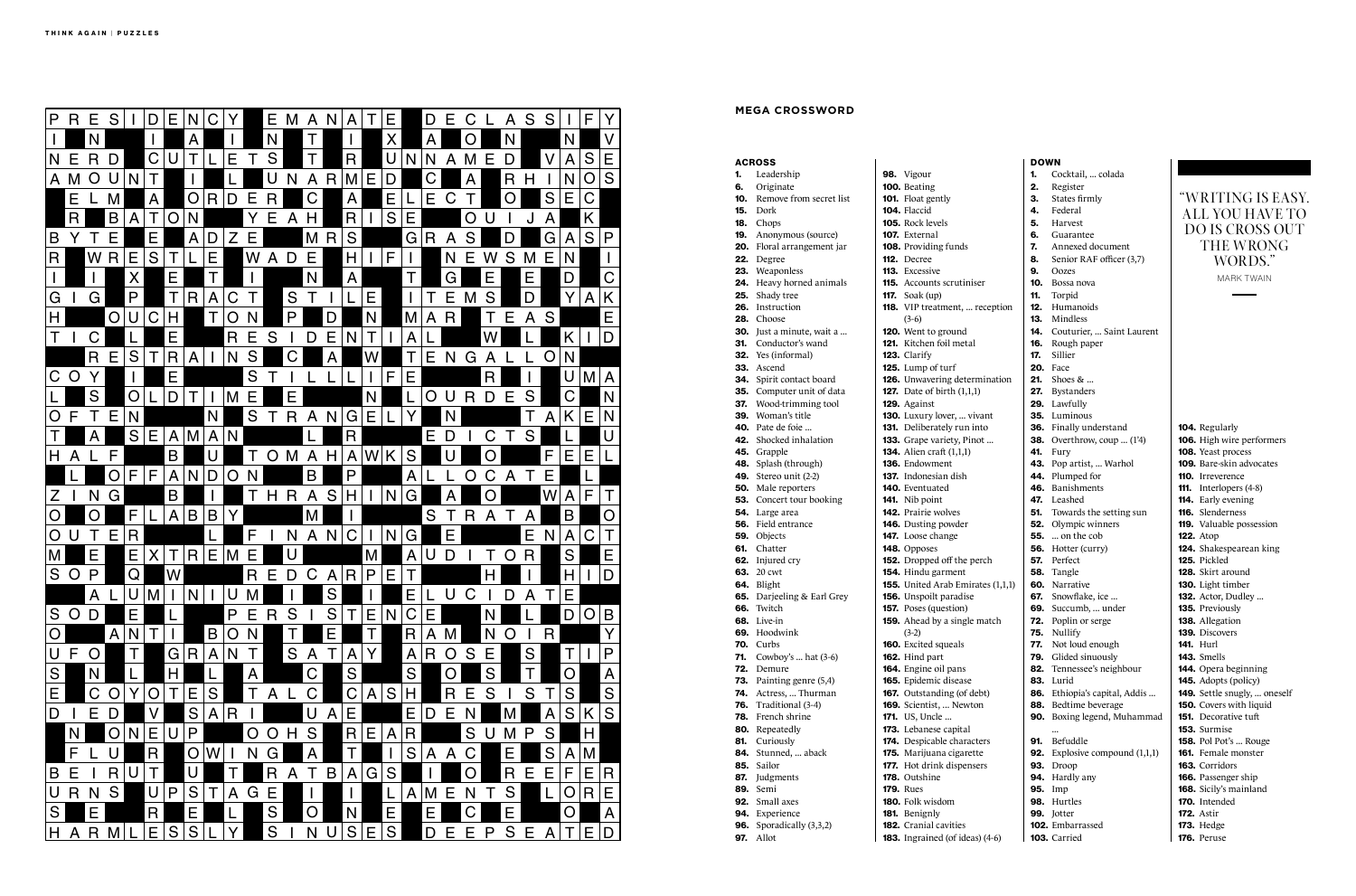

### **MEGA CROSSWORD**

|     | <b>ACROSS</b>                                          |                                              |
|-----|--------------------------------------------------------|----------------------------------------------|
| 1.  | Morally shock                                          | 98. Legal summons                            |
| 6.  | Adopts (identity)                                      | 100. Musically                               |
| 10. | Grossly offensive                                      | <b>101.</b> Shoots with tas                  |
| 15. | Gambles                                                | <b>104.</b> Pinafores                        |
|     | <b>18.</b> Blowing                                     | <b>105.</b> Bawdy                            |
|     | 19. Infertile                                          | <b>107.</b> Sum up                           |
|     | 20. Advancement                                        | 108. Squanders                               |
|     | 22. Lissom                                             | 112. Expunge                                 |
|     | 23. Sloped letters                                     | 113. Earthenware                             |
|     | 24. Horned African animals                             | 115. Split second                            |
|     | <b>25.</b> Nuptial vow $(1,2)$                         | <b>117.</b> Decimal number                   |
|     | <b>26.</b> Pure<br>28. Choose (MP)                     | 118. Below average<br><b>120.</b> presto!    |
|     | <b>30.</b> In itself,  se                              | 121. Blame-taker                             |
|     | 31. Hips to ribs region                                | 123. Immunise                                |
|     | 32. Profoundly wise                                    | 125. Little                                  |
|     | 33. Ocean phase                                        | <b>126.</b> Made lawful                      |
|     | 34. Supply                                             | 127. Genetic code ca                         |
|     | <b>35.</b> of Capri                                    | <b>129.</b> Crazy                            |
|     | 37. Wanes                                              | 130. Equal footing                           |
|     | 39. Neither                                            | <b>131.</b> Butt                             |
|     | 40. Assistant                                          | <b>133. Kids</b>                             |
|     | 42. Young woman                                        | 134. Keyboard key                            |
|     | 45. Attached items                                     | 136. Herbs, bouquet                          |
|     | 48. Ready, willing $& $                                | 137. Southern US dr                          |
|     | 49. Chopped                                            | <b>140.</b> City, the big                    |
|     | <b>50.</b> California's Los                            | <b>141.</b> Unduly                           |
|     | <b>53.</b> Born as                                     | 142. On the other ha                         |
|     | 54. Embraces                                           | 146. Drug addict                             |
|     | <b>56.</b> Questioned                                  | <b>147.</b> Erode                            |
|     | <b>59.</b> Sound                                       | 148. Eight-sided figu                        |
|     | 61. Flower, sweet                                      | 152. Valley                                  |
|     | <b>62.</b> Pearl-like cereal                           | 154. Hard workers, b<br>155. Mayday signal ( |
|     | 63. Fishpond carp<br><b>64.</b> Sat nav system (1,1,1) | <b>156.</b> Noble rank                       |
|     | 65. Orderly                                            | <b>157.</b> Debutantes                       |
|     | <b>66.</b> US espionage body $(1,1,1)$                 | <b>159.</b> Poisonous tree-                  |
|     | 68. Priceless                                          | <b>160.</b> Verdant                          |
| 69. | Play truant                                            | 162. Undercooked (s                          |
| 70. | Dancer                                                 | 164. Lodge deeply                            |
| 71. | Not loud enough                                        | <b>165.</b> Must,  to                        |
| 72. | Misfortune                                             | 167. Salvers                                 |
| 73. | Pushing forcibly                                       | 169. World's largest                         |
| 74. | Feather scarf                                          | 171. Expected landin                         |
| 76. | Entrap                                                 | (1,1,1)                                      |
| 78. | Throatier                                              | 173. Movement                                |
| 80. | Penetrate (3,2)                                        | 174. Justify                                 |
| 81. | Celestial illumination                                 | <b>175.</b> Treatises                        |
| 84. | Arrive at (destination)                                | <b>177.</b> Fe metal                         |
| 85. | Autocrat                                               | 178. Sidestepped                             |
| 87. | Sordid                                                 | <b>179.</b> Sucking power                    |
|     | 89. Extinct bird<br><b>92.</b> Caribbean natives       | 180. Walrus ivory                            |
|     | <b>94.</b> Cater for                                   | 181. Metric lengths<br>182. Classified       |
|     | <b>96.</b> Merci (5,3)                                 | 183. Isolates                                |
| 97. | Lamp fuel                                              |                                              |
|     |                                                        |                                              |

|                           | <b>DOWN</b> |                                            |                                                       |
|---------------------------|-------------|--------------------------------------------|-------------------------------------------------------|
| ummons                    | 1.          | Tearful gasps                              |                                                       |
| lly                       | 2.          | Represented in court,  for                 |                                                       |
| with taser                | З.          | Desire for food                            | "IT IS ONLY BY                                        |
| es.                       | 4.          | Disease-ridden                             | CONCENTRATING                                         |
|                           | 5.          | Exclusive                                  |                                                       |
|                           | 6.          | Heart pain                                 | ON THOSE THINGS                                       |
| lers                      | 7.          | Brutality                                  | THAT COME TO US                                       |
| ŗе                        | 8.          | Courtroom arbiter                          | WITH DIFFICULTY                                       |
| nware                     | 9.          | Figured (out)                              |                                                       |
| cond                      | 10.         | Unhealthily fat                            | THAT WE TRULY                                         |
| al number                 | 11.         | XIII                                       | GAIN WISDOM."                                         |
| average                   | 12.         | Slit                                       | <b>KATE KLIMO</b>                                     |
| o!                        | 13.         | Of sheep                                   |                                                       |
| taker                     | 14.         | Seeks damages from                         |                                                       |
| ıise                      | 16.         | Wicked aspects                             |                                                       |
|                           | 17.         | Lost speed,  down                          |                                                       |
| awful                     |             | 20. Wavelet                                |                                                       |
| c code carrier (1,1,1)    | 21.         | <b>Types</b>                               |                                                       |
|                           |             | 27. Guns down                              |                                                       |
| ooting                    |             | <b>29.</b> Prominent member (7,5)          |                                                       |
|                           |             | 35. Sardonic                               |                                                       |
|                           |             | 36. Hobbling                               | 104. Sighting                                         |
| rd key                    |             | 38. Recoil                                 | 106. Taking away (from)                               |
| bouquet                   | 41.         | Actress, Geena                             | 108. Unaccountably                                    |
| rn US drawl               |             | <b>43.</b> Pronto (1,1,1,1)                | 109. Barely exist                                     |
| e big                     |             | 44. Suddenly rose,  up                     | 110. Deadening                                        |
|                           |             | 46. Train accident                         | <b>111.</b> Star of stage $\&$ (6,6)                  |
| other hand                |             | <b>47.</b> Wastrels (2-6)                  | <b>114.</b> Dutch govt centre (3,5)                   |
| ddict                     | 51.         | Small bombs                                | <b>116.</b> Decisive trial $(4,4)$                    |
|                           |             | 52. Blackberry/raspberry                   | <b>119.</b> Seance board                              |
| ded figure                |             | hybrid                                     | 122. Actor,  Rickman                                  |
|                           |             | <b>55.</b> Kill $(2,2)$                    | <b>124.</b> Eve's mate                                |
| orkers, busy              |             | <b>56.</b> Vienna is there                 | <b>125.</b> Hoed                                      |
| $\gamma$ signal $(1,1,1)$ | 57.         | Joins closely                              | 128. Handsome youth                                   |
| ank:                      |             | <b>58.</b> Trading (in)<br><b>60.</b> Ajar | <b>130.</b> Non-verse                                 |
| ntes                      |             | 67. Helped (criminal)                      | 132. Travel by car<br><b>135.</b> Monk's hooded cloak |
| ous tree-snake<br>t       |             | 69. Internet document (3,4)                | 138. Prayed                                           |
| ooked (steak)             |             | <b>72.</b> Conducted (war)                 | 139. Current affairs announcer                        |
| deeply                    |             | 75. Greenfly                               | <b>141.</b> Voice modulation                          |
| . to                      | 77.         | Disgruntlement                             | <b>143.</b> Restricts (4,2)                           |
|                           | 79.         | Sensitivities to substances                | 144. Meditate                                         |
| largest democracy         |             | 82. Magazine subscribers                   | <b>145.</b> Slaughterhouse                            |
| ed landing time           |             | 83. Count in                               | 149. Becoming fine (of weather)                       |
|                           |             | <b>86.</b> Respite from combat $(1,3,1)$   | 150. Atmosphere                                       |
| ıent                      |             | <b>88.</b> Mystified, all  (2,3)           | 151. Strangest                                        |
|                           |             | 90. Rowing blade                           | 153. Loathe                                           |
| es                        | 91.         | Over the top $(1,1,1)$                     | 158. Donkey calls                                     |
| al                        |             | 92. Project                                | <b>161.</b> Familiar with $(4,2)$                     |
| pped                      |             | 93. Loft (ball) heavenwards                | 163. Removed soap from                                |
| g power                   |             | 94. Turkish hat                            | <b>166.</b> Circular coral reef                       |
| ivory                     |             | <b>95.</b> Clairvoyance $(1,1,1)$          | 168. Ethiopia's capital,  Ababa                       |
| lengths                   |             | 98. Naughtiest                             | <b>170.</b> Shipyards                                 |
| ed                        |             | 99. Infuriate                              | <b>172.</b> Gibe                                      |
|                           |             | 102. Humiliated                            | 173. Stones singer,  Jagger                           |
|                           |             | 103. Off-colour                            | <b>176.</b> Snow-runners                              |